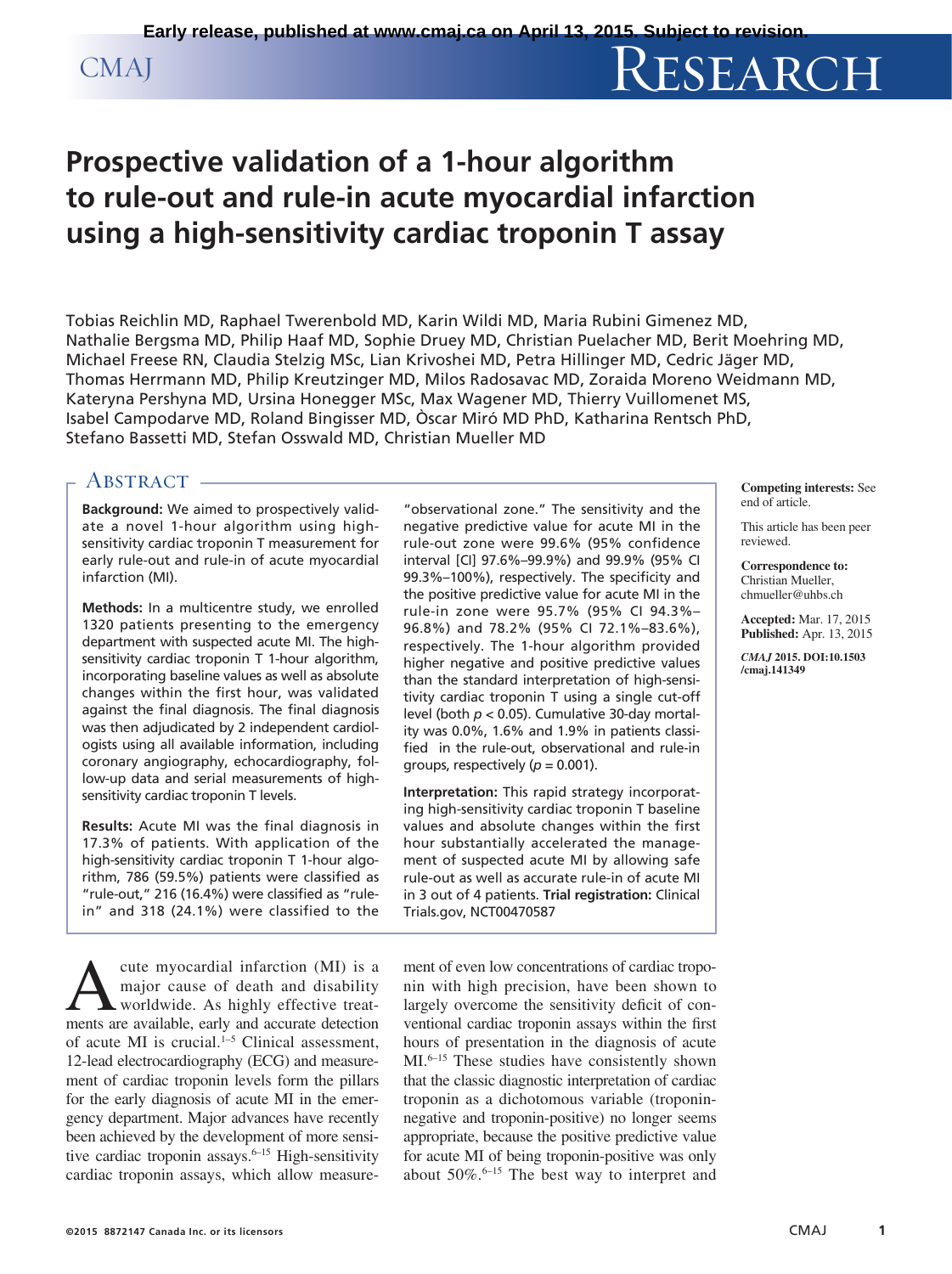clinically use high-sensitivity cardiac troponin levels in the early diagnosis of acute MI is still debated.3,5,7

In a pilot study, a novel high-sensitivity cardiac troponin T 1-hour algorithm was shown to allow accurate rule-out and rule-in of acute MI within 1 hour in up to 75% of patients.11 This algorithm is based on 2 concepts. First, high-sensitivity cardiac troponin T is interpreted as a quantitative variable where the proportion of patients who have acute MI increases with increasing concentrations of cardiac troponin T.<sup>6-15</sup> Second, early absolute changes in the concentrations within 1 hour provide incremental diagnostic information when added to baseline levels, with the combination acting as a reliable surrogate for late concentrations at  $3$  or 6 hours.<sup>6–15</sup> However, many experts remained skeptical regarding the safety of the highsensitivity cardiac troponin T 1-hour algorithm and its wider applicability.16 Accordingly, this novel diagnostic concept has not been adopted clinically to date. Because the clinical application of this algorithm would represent a profound change in clinical practice, prospective validation in a large cohort is mandatory before it can be considered for routine clinical use. The aim of this multicentre study was to prospectively validate the high-sensitivity cardiac troponin T 1-hour algorithm in a large independent cohort.

# **Methods**

#### **Study design and population**

The Advantageous Predictors of Acute Coronary Syndromes Evaluation (APACE) Study, an ongoing prospective study being conducted internationally in multiple centres, is designed to advance the early diagnosis of acute MI.8,11,13,15 Unselected patients presenting to the emergency department with nontraumatic chest pain or other symptoms suggestive of acute MI are enrolled after written, informed consent is obtained. For this analysis, 1714 patients enrolled after the initial pilot study were eligible. These patients were enrolled at 6 centres in 3 countries (Switzerland, Spain, Italy) from June 2009 to June 2013. To further increase the generalizability of the findings, the recruitment network was changed as compared with the first phase of the APACE Study:8,11,13,15 2 new centres were initiated, and 2 centres were closed because the local principal investigators left those centres. The onset or maximum severity of chest pain had to be within the last 12 hours before presentation. Patients with terminal kidney failure requiring dialysis were excluded. The study was carried out according to the principles of the Declaration of Helsinki and approved by the local ethics committees.

Patients with ST elevation MI (*n* = 58) were excluded from this analysis, because cardiac biomarkers are considered to be of limited clinical value in these patients. Among the remaining 1656 patients, samples at presentation and after 1 hour for measurement of high-sensitivity cardiac troponin T were available in 1320 patients. The most common reasons for missing values after 1 hour  $(n = 336)$  were early transfer to the catheter laboratory or coronary care unit, and diagnostic procedures around the 1-hour window that precluded blood samples being drawn at 1 hour, but did not preclude follow-up samples being drawn in the future. Baseline characteristics were similar in patients with and without a sample after 1 hour (Appendix 1, supplemental table 1, available at www.cmaj.ca/lookup/suppl/ doi:10.1503/cmaj.141349/-/DC1).

#### **Routine clinical assessment**

All patients underwent a clinical assessment that included medical history, physical examination, 12-lead ECG, continuous ECG monitoring, pulse oximetry, standard blood test and chest radiography. Levels of cardiac troponin were measured at presentation, serially after 3 and 6 hours, and thereafter as long as clinically indicated. Timing of tests and treatment were left to the discretion of the attending physician.

# **Measurement of high-sensitivity cardiac troponin T**

Blood samples for determination of cardiac troponin T levels were collected in serum tubes at presentation to the emergency department. Additional samples were collected after 1, 2, 3 and 6 hours. Serial sampling was discontinued when the diagnosis of acute MI was certain and treatment required transfer of the patient to the catheter laboratory or coronary care unit. After centrifugation, samples were frozen at –80°C until assayed in a blinded fashion using the Elecsys 2010 (Roche Diagnostics) in a core laboratory. The treating clinicians therefore had no access to the test results of the study samples. For highsensitivity cardiac troponin T, limit of blank and limit of detection have been determined to be 3 ng/L and 5 ng/L, an imprecision corresponding to 10% coefficient of variation was reported at 13 ng/L and the 99th-percentile of a healthy reference population at 14 ng/L.<sup>17</sup>

#### **Adjudicated final diagnosis**

Adjudication of the final diagnosis was performed centrally in a core laboratory at the Universitätsspital Basel. The adjudication also included later levels of high-sensitivity cardiac troponin T to take advantage of the higher sensi-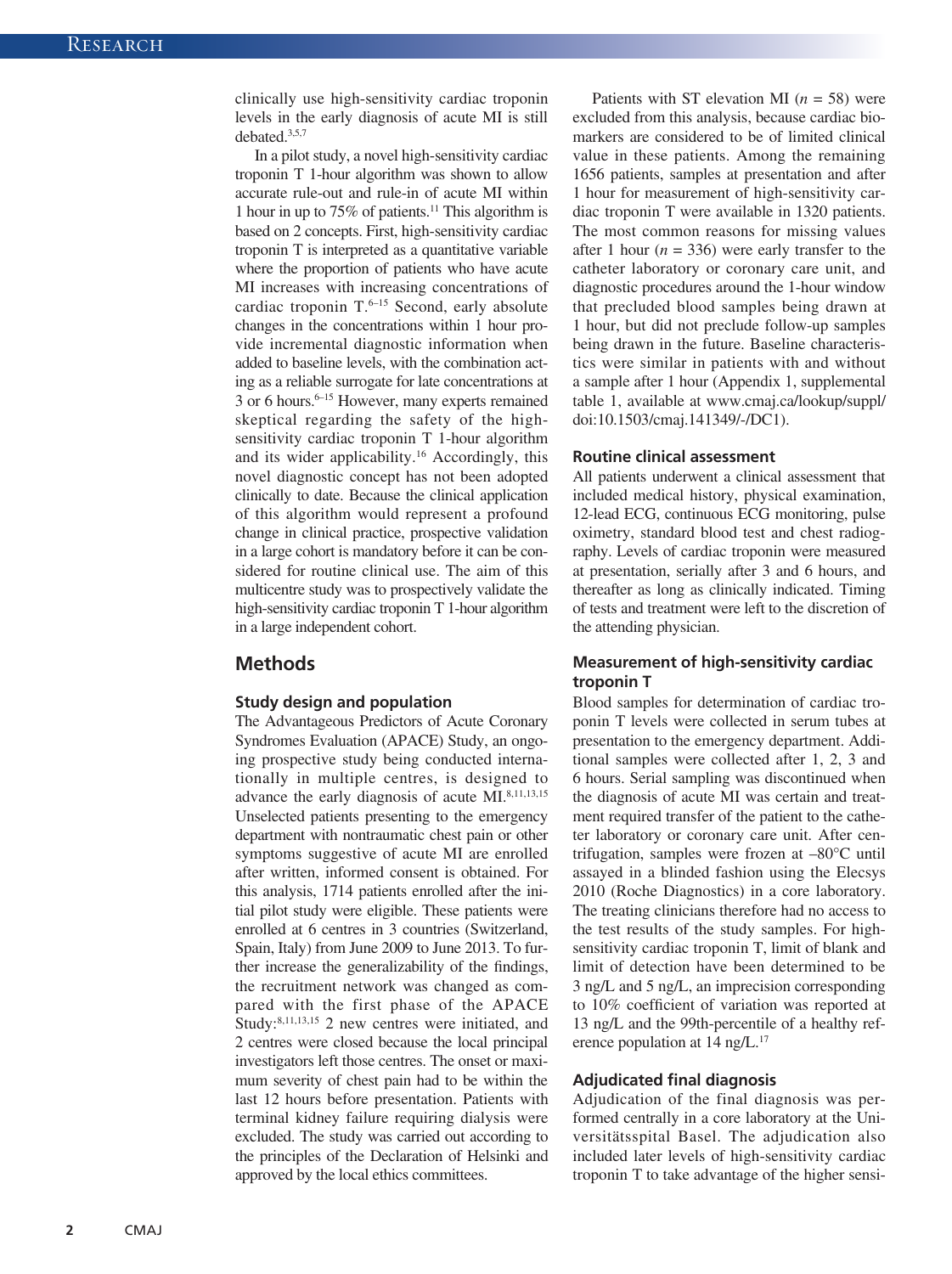tivity and higher overall diagnostic accuracy offered by these assays.<sup>7-15</sup> This allowed the additional detection of small acute MIs that would be missed by the adjudication based on conventional cardiac troponin assays. Two independent cardiologists reviewed all available medical records pertaining to the patient from the time of emergency department presentation to 90-day follow-up. Data from the medical records included patient history, physical examination, results of laboratory testing (including serial high-sensitivity cardiac troponin T levels), radiologic testing, ECG, echocardiography, cardiac exercise test, lesion severity and morphology in coronary angiography. Late samples were available for adjudication of the final diagnosis in all patients. In a minority of patients with a low pretest probability for an acute MI, serial sampling was stopped, at the discretion of the attending physician and in accordance with current guidelines from the European Society of Cardiology, once a second sample 3 hours after presentation to the emergency department was again negative.3 In situations of disagreement about the diagnosis, cases were reviewed and adjudicated in conjunction with a third cardiologist.

Acute MI was defined and cardiac troponin levels interpreted as recommended in current guidelines.2,3,5,6 In brief, acute MI was diagnosed when there was evidence of myocardial necrosis in association with a clinical setting consistent with myocardial ischemia. Myocardial necrosis was diagnosed by at least 1 cardiac troponin value above the 99th percentile together with a significant rise and/or fall.<sup>2,3,5,6</sup> The criteria used to define rise and/or fall are described in detail in Appendix 1 (available at www.www.cmaj.ca/ lookup/suppl/doi:10.1503/cmaj.141349/-/DC1).

Unstable angina was diagnosed in the following cases: patients with normal high-sensitivity cardiac troponin T levels or stable elevations not fulfilling the criteria for acute MI and typical angina at rest; patients with a deterioration of previously stable angina; cases of positive cardiac exercise testing or cardiac catheterization with coronary arteries found to have a stenosis of 70% or greater; and ambiguous cases in which follow-up information showed acute MI or a sudden unexpected cardiac death within 60 days. Further predefined diagnostic categories included cardiac disorders other than coronary artery disease (e.g., myocarditis, apical ballooning syndrome, acute heart failure, hypertensive emergency or tachyarrhythmia) and noncardiac chest pain. If acute MI was excluded in the emergency department according to the highsensitivity cardiac troponin T assay, but no sufficient further diagnostic procedures were performed for conclusive diagnosis, symptoms were classified as of "unknown origin."

#### **Follow-up**

After hospital discharge, patients were contacted after 3, 12 and 24 months by telephone or in written form. Information regarding death was obtained from the national registry on mortality, the hospital's diagnosis registry and the family physician's records.

#### **Description of the algorithm**

The 1-hour algorithm for rapid rule-in and ruleout of acute MI has been described previously.<sup>11</sup> In brief, the algorithm incorporates both baseline high-sensitivity cardiac troponin T levels and absolute changes in the levels within the first hour. Selection of these 2 parameters was based on the previously published very high diagnostic accuracy of their combination.14,18 For rule-out of acute MI, the criterion was defined as a baseline high-sensitivity cardiac troponin T level of less than 12 ng/L *and* an absolute change within the first hour of less than 3 ng/L. For rule-in of acute MI, the criterion was defined as either a baseline high-sensitivity cardiac troponin T value of 52 ng/L or greater, *or* an absolute change within the first hour of 5 ng/L or greater. Patients fulfilling neither of the above criteria for rule-in or rule-out were classified in a third group called "observational zone."

#### **Statistical analysis**

Continuous variables are presented as means ± standard deviations, or as medians and interquartile ranges; categorical variables are presented as numbers and percentages. Differences in baseline characteristics between patients with and without acute MI were assessed using the Mann– Whitney test for continuous variables and the Pearson  $\chi^2$  test for categorical variables. Receiver operating characteristic (ROC) curves were constructed to assess the diagnostic accuracy for the diagnosis of acute MI for highsensitivity cardiac troponin T levels at presentation and the combination with absolute changes in levels within the first hour and within the first 2 hours after presentation. The comparison of areas under the ROC curves was performed as recommended by DeLong and colleagues.19 Mortality during 30 days and 2 years of followup according to the classification provided by the algorithm was plotted in Kaplan–Meier curves, and the log-rank test was used to assess differences in mortality between groups.

In calculating the sample size, we aimed to document the achievable estimation precision for the negative and positive predictive values.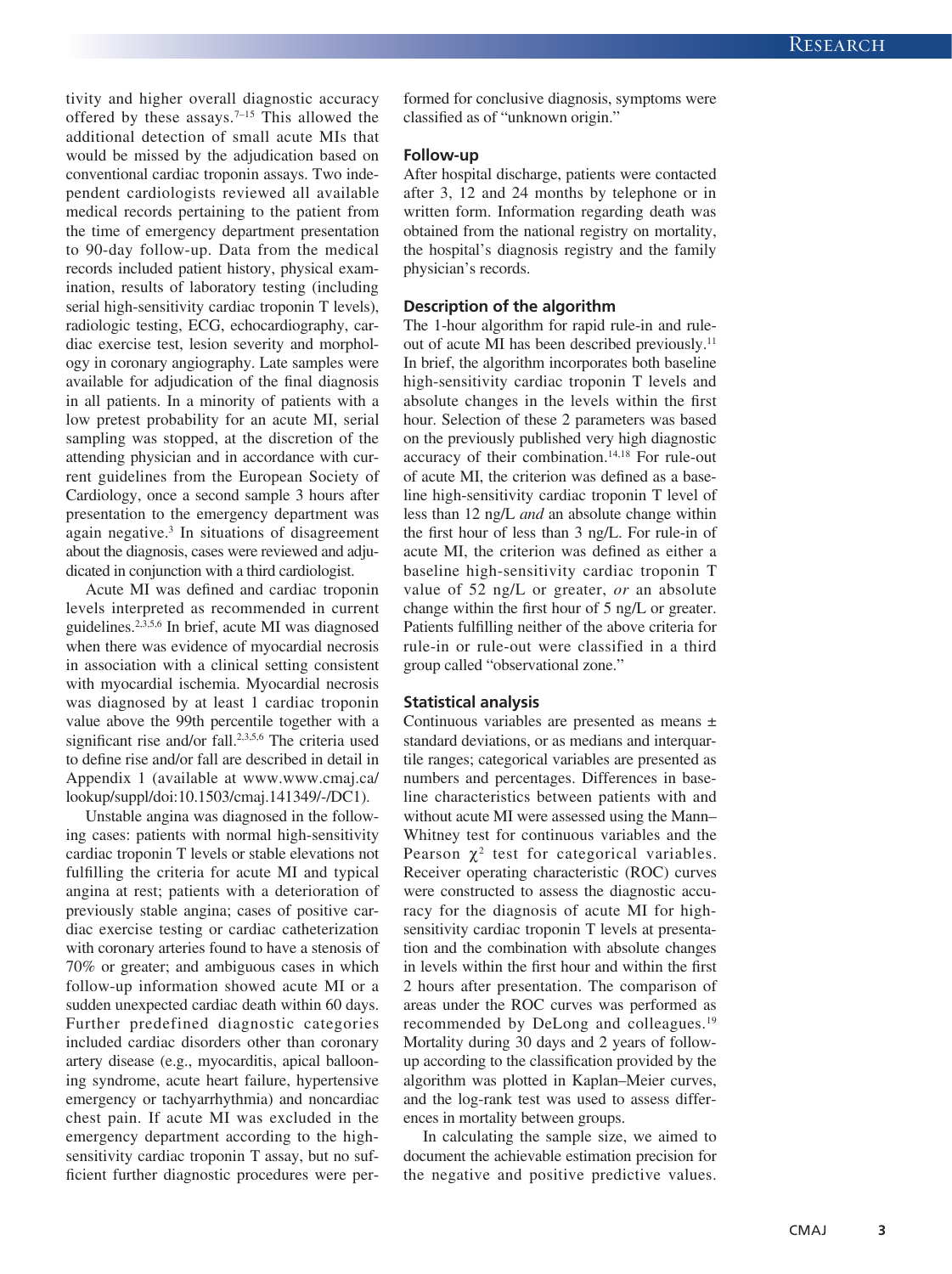Assuming a negative predictive value of 99.7% for acute MI in the rule-out group, 60% of patients ruled-out and a dropout rate of up to 25% of patients due to missing 1-hour samples, enrolment of at least 1500 patients will result in 600 patients in the rule-out group with analyzable data and a lower boundary of the 1-sided 95% confidence interval (CI) of the negative predictive value of 99.0%

All hypothesis testing was 2-tailed, and *p* values < 0.05 were considered significant. All statistical analyses were performed using SPSS for Windows 19.0 (SPSS Inc.) and MedCalc 9.6.4.0 (MedCalc Software).

# **Results**

#### **Characteristics of patients**

Among the 1320 patients who presented to the emergency department with acute chest pain (Table 1), the adjudicated final diagnosis was acute MI in 229 patients (17.3%), unstable angina in 109 (8.3%), cardiac symptoms of origin other than coronary artery disease in 194 (14.7%), noncardiac symptoms in 732 (55.5%) and symptoms of unknown origin in 56 (4.2%).

#### **Diagnostic performance of the algorithm**

With application of the high-sensitivity cardiac troponin T 1-hour algorithm, 786 (59.5%) patients were classified as "rule-out," 216 (16.4%) were classified as "rule-in" and 318 (24.1%) were classified in the "observational zone" (Figure 1). The sensitivity and the negative predictive value for acute MI in the "rule-out" zone were 99.6% (95% CI 97.6%–99.9%) and 99.9% (95% CI 99.3%–100%), respectively. The negative predictive value was comparable in various subgroups, including patients who presented early after the onset of chest pain (Appendix 1). The algorithm

Table 1: Baseline characteristics of patients presenting to the emergency department with acute chest pain

|                                                                 | Group; no. (%) of patients* |                       |                            |                  |
|-----------------------------------------------------------------|-----------------------------|-----------------------|----------------------------|------------------|
| Characteristic                                                  | Total<br>$n = 1320$         | Acute MI<br>$n = 229$ | Othert<br>$n = 1091$       | p value          |
| Age, median (IQR), yr                                           | 60 (49-73)                  | 70                    | $(58 - 80)$<br>58 (47-70)  | < 0.001          |
| Sex, male                                                       | 915 (69.3)                  | 175                   | (76.4)<br>740 (67.8)       | 0.01             |
| <b>Risk factors</b>                                             |                             |                       |                            |                  |
| Hypertension                                                    | 770 (58.3)                  | 171                   | (74.7)<br>599 (55.0)       | < 0.001          |
| Hypercholesterolemia                                            | 658 (49.8)                  | 158                   | (69.0)<br>500 (45.8)       | < 0.001          |
| <b>Diabetes</b>                                                 | 218 (16.5)                  | 59                    | (25.8)<br>159 (14.6)       |                  |
| Current smoking                                                 | 345 (26.1)                  | 52                    | (22.7)<br>293 (26.9)       | 0.2              |
| History of smoking                                              | 501 (38.0)                  | 103                   | (45.0)<br>398 (36.5)       | 0.01             |
| History                                                         |                             |                       |                            |                  |
| Coronary artery disease                                         | 440 (33.3)                  | 106                   | (46.3)<br>334 (30.6)       | < 0.001          |
| Previous MI                                                     | 305 (23.1)                  | 77                    | (33.6)<br>228 (20.9)       | < 0.001          |
| Previous revascularization                                      | 372 (28.2)                  | 88                    | (38.4)<br>284 (26.0)       | < 0.001          |
| Creatinine clearance, median<br>$(IQR)$ , mL/min/m <sup>2</sup> | 85 (70-101)                 | 75                    | $(56 - 94)$<br>87 (73-103) | < 0.001          |
| Creatinine clearance<br>$< 50$ mL/min/ m <sup>2</sup>           | $108$ $(8.2)$               | 45                    | (19.7)<br>(5.8)<br>63      | < 0.001          |
| <b>ECG findings</b>                                             |                             |                       |                            |                  |
| Left bundle branch block                                        | (2.7)<br>35                 | 11                    | (4.8)<br>24                | (2.2)<br>0.02    |
| ST segment elevation                                            | (1.8)<br>24                 | 6                     | (2.6)<br>18                | (1.6)<br>0.3     |
| ST segment depression                                           | (9.0)<br>119                | 62                    | (27.1)<br>57               | (5.2)<br>< 0.001 |
| T wave inversion                                                | (8.2)<br>108                | 27                    | (11.8)<br>81               | (7.4)<br>0.02    |
| No significant abnormalities                                    | 1034 (78.3)                 | 123                   | (53.7)<br>911 (83.5)       | < 0.001          |

ECG = electrocardiography, IQR = interquartile range, MI = myocardial infarction.

\*Unless stated otherwise.

†Unstable angina, cardiac symptoms of origin other than coronary artery disease, noncardiac symptoms and symptoms of unknown origin.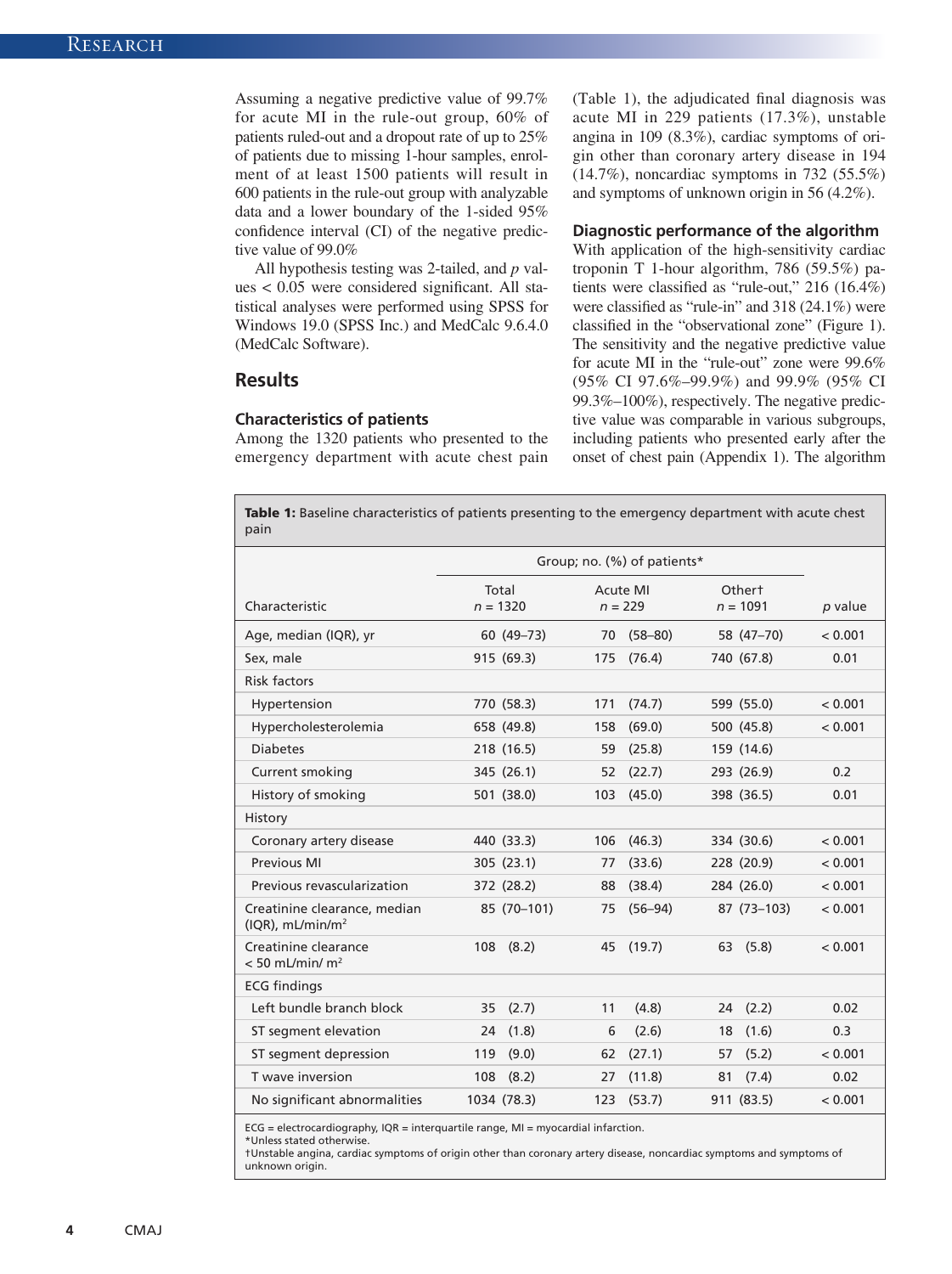missed only 1 patient, an older woman who was a current smoker and had hypertension and dyslipidemia and who presented early with a small acute MI. Her initial high-sensitivity cardiac troponin T level was 10 ng/L, rose to 12 ng/L after 1 hour and later reached a peak of 17 ng/L.

For the rule-in zone, specificity and positive predictive value for acute MI were 95.7% (95% CI 94.3%–96.8%) and 78.2% (95% CI 72.1%– 83.6%), respectively (Figure 1). Of 229 patients with acute MI, 169 (73.8%) were ruled-in after 1 hour. The final adjudicated diagnosis of the ruled-in patients with a diagnosis other than acute MI  $(n = 47)$  were cardiac arrhythmia  $(n = 17)$ 17), myocarditis  $(n = 6)$ , pulmonary embolism  $(n = 5)$ , acute heart failure  $(n = 3)$ , Takotsubo cardiomyopathy  $(n = 3)$ , unstable angina  $(n = 1)$ , hypertensive crisis  $(n = 1)$  and noncardiac chest pain  $(n = 11)$ . Taken together, the algorithm allowed for a definite diagnosis after 1 hour in 75.9% of patients (either rule-in or rule-out). The remaining 318 (24.1%) patients were classified in the "observational zone," and 59 of these patients were finally classified as having acute MI, reflecting a prevalence of acute MI of 18.6% in the observational zone group.

# **Comparison with standard of care (classic interpretation of cardiac troponin)**

A single cut-off value for high-sensitivity cardiac troponin T (14 ng/L) at presentation resulted in a sensitivity and negative predictive value of 92.1% (95% CI 88.4%–95.3%) and 98.1% (95% CI 96.5%–98.6%), and a specificity and positive predictive value of 79.4% (95% CI 76.3%–81.3%) and 48.4% (95% CI 43.3%– 53.3%), respectively. Measures for diagnostic accuracy of different cut-off points of highsensitivity cardiac troponin T are shown in Table 2.

# **Comparison with standard of care (cardiac troponin T and ECG)**

Combining the classic interpretation of cardiac troponin with ischemic ECG findings (ST elevation, ST depression, T inversion and complete left bundle branch block), the combination of both a normal high-sensitivity cardiac troponin T level and no ischemic ECG findings at presentation had a sensitivity and negative predictive value of 95.2% (95% CI 91.6%–97.6%) and 98.6% (95% CI 97.5%–99.3%), respectively. "Rule-in" defined as either one (or both) being positive had a specificity and positive predictive value of 69.8% (95% CI 67.0%–73.0%) and 39.9% (95% CI 35.7%–44.1%), respectively.

# **Comparison of 1 hour versus other time points**

The area under the curve for the combination of high-sensitivity cardiac troponin T at presentation with 1-hour absolute change (0.96, 95% CI 0.95–0.97) was significantly higher as compared with the area under the curve of high-sensitivity



**Figure 1: Performance of the high-sensitivity cardiac troponin T (cTnT) 1-hour algorithm for rapid diagnosis of acute myocardial infarction (MI).**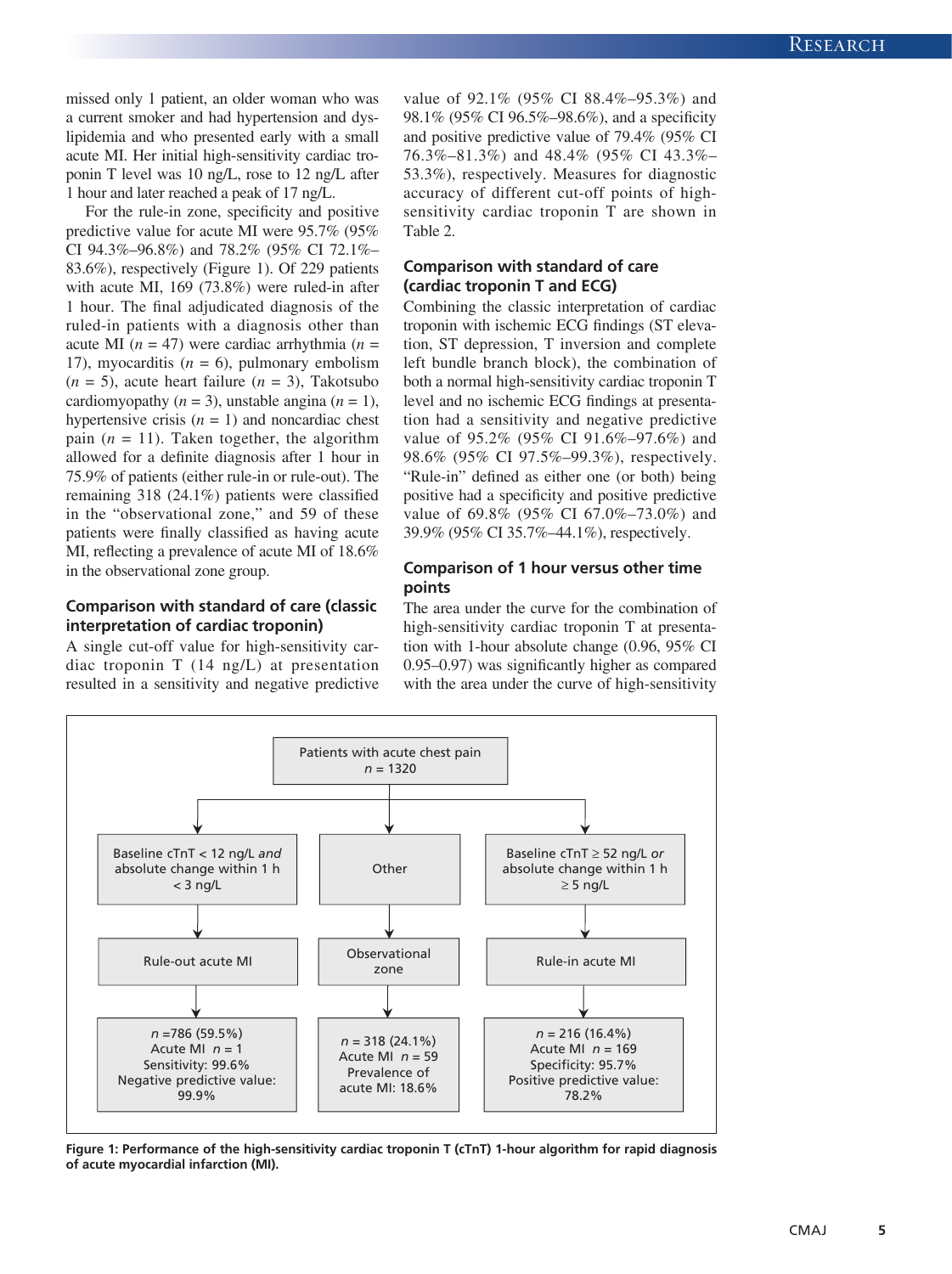cardiac troponin T at presentation alone (0.93, 95% CI 0.92–0.95), and comparable to the combination of high-sensitivity cardiac troponin T at presentation with 2-hour absolute change (0.96, 95% CI 0.95–0.97).

## **Prognostic performance of the 1-hour algorithm for mortality**

The mean duration of follow-up was  $24.4 \pm 10.1$ months. There were 9 deaths within 30 days (0.7%) and 74 deaths within 24 months (5.6%). Mortality was significantly associated with the categories "rule-out," "observational zone" and "rule-in" as classified by the high-sensitivity cardiac troponin T 1-hour algorithm (Figure 2A). Cumulative 30-day mortality was 0.0%, 1.6% and 1.9% in patients classified as "rule-out," "observational zone" and "rule-in," respectively (log-rank  $p = 0.001$ ). This pattern continued to a follow-up of 2 years with cumulative all-cause mortality of 1.1%, 16.5% and 13.4% in patients classified as "rule-out," "observational zone" and "rule-in," respectively (log-rank  $p < 0.001$ ) (Figure 2B).

# **Interpretation**

This international multicentre study, performed to prospectively validate the high-sensitivity cardiac troponin T 1-hour algorithm for rapid rule-out and rule-in of acute MI, had 6 major findings.

First, the negative predictive value for acute

MI in the rule-out zone defined only by highsensitivity cardiac troponin T levels at presentation and the absolute change within 1 hour was 99.9%. Overall, 59.5% of all patients could be assigned to the rule-out category. Although the achieved negative predictive value is extremely high, it is important to stress that the highsensitivity cardiac troponin T 1-hour algorithm should always be used in conjunction with full clinical assessment, including patient history and examination, and 12-lead ECG.

Second, the positive predictive value for acute MI in the rule-in zone was 78.2%. Many of the patients in the rule-in zone with a diagnosis other than acute MI did have conditions that usually still require coronary angiography for accurate diagnosis, including Takotsubo cardiomyopathy, myocarditis and unstable angina.2,3 Therefore, the immediate clinical consequence of being assigned the rule-in zone would be urgent coronary angiography, unless clinical assessment would indicate another obvious condition associated with acute cardiomyocyte damage (e.g., heart failure, tachyarrhythmia or hypertensive crisis).2,3 The rule-in zone of this algorithm is more precisely defined in the 2011 European Society of Cardiology algorithm.3 Because the rule-in of acute MI in patients with mild elevations in high-sensitivity cardiac troponin is often challenging for clinicians,  $5,6$  it is a key advantage of this 1-hour algorithm to provide more detailed guidance in this difficult setting.

Table 2: Diagnostic accuracy of different cut-off points of absolute high-sensitivity cardiac troponin T levels at baseline and changes within the first hour

| Cut-off                           | % (95% CI)              |                  |                              |                              |  |  |  |
|-----------------------------------|-------------------------|------------------|------------------------------|------------------------------|--|--|--|
| point,<br>nq/L                    | Sensitivity             | Specificity      | Positive predictive<br>value | Negative predictive<br>value |  |  |  |
| <b>Baseline</b>                   |                         |                  |                              |                              |  |  |  |
| 5                                 | $99.6$ $(97.6 - 100.0)$ | 37.9 (35.0-40.9) | 25.4 (22.6–28.4)             | 99.8 (98.7-100.0)            |  |  |  |
| 10                                | 94.4 (90.6-97.0)        | 70.0 (67.2–72.7) | 40.0 (35.9–44.2)             | 98.3 (97.1-99.1)             |  |  |  |
| 14                                | 92.1 (88.4-95.3)        | 79.4 (76.3-81.3) | 48.4 (43.3–53.3)             | 98.1 (96.5–98.6)             |  |  |  |
| 20                                | 80.1 (74.3-85.0)        | 89.0 (87.0-90.8) | $60.7$ $(54.9 - 66.2)$       | 95.5 (94.0-96.7)             |  |  |  |
| 50                                | $50.2$ (43.6-56.8)      | 97.6 (96.5–98.4) | 81.7 (74.3-87.7)             | 90.2 (88.4-91.9)             |  |  |  |
| 100                               | 29.0 (23.2-35.3)        | 99.3 (98.6–99.7) | 89.3 (80.0-95.3)             | 86.8 (84.8-88.7)             |  |  |  |
| Within 1 hour                     |                         |                  |                              |                              |  |  |  |
| 1                                 | 84.4 (79.1–88.8)        | 84.9 (82.6–86.9) | 54.2 (48.9–59.4)             | 96.2 (94.8-97.4)             |  |  |  |
| 3                                 | 70.1 (63.8–76.0)        | 95.7 (94.3–96.8) | 77.5 (71.2-83.0)             | 93.8 (92.2-95.1)             |  |  |  |
| 5                                 | 59.3 (52.7–65.7)        | 97.3 (96.1-98.1) | 82.0 (75.4-87.5)             | 91.8 (90.1-93.4)             |  |  |  |
| 10                                | 42.4 (36.0–49.1)        | 98.2 (97.2-98.9) | 83.1 (75.0–89.3)             | 88.9 (87.0-90.7)             |  |  |  |
| 15                                | 35.9 (29.7–42.5)        | 98.5 (97.6–99.2) | 83.8 (75.0–90.5)             | 87.9 (85.9–89.7)             |  |  |  |
| 25                                | 25.5 (20.0-31.7)        | 99.2 (98.4-99.6) | 86.8 (76.3-93.8)             | 86.3 (84.2-88.1)             |  |  |  |
| Note: $CI = confidence$ interval. |                         |                  |                              |                              |  |  |  |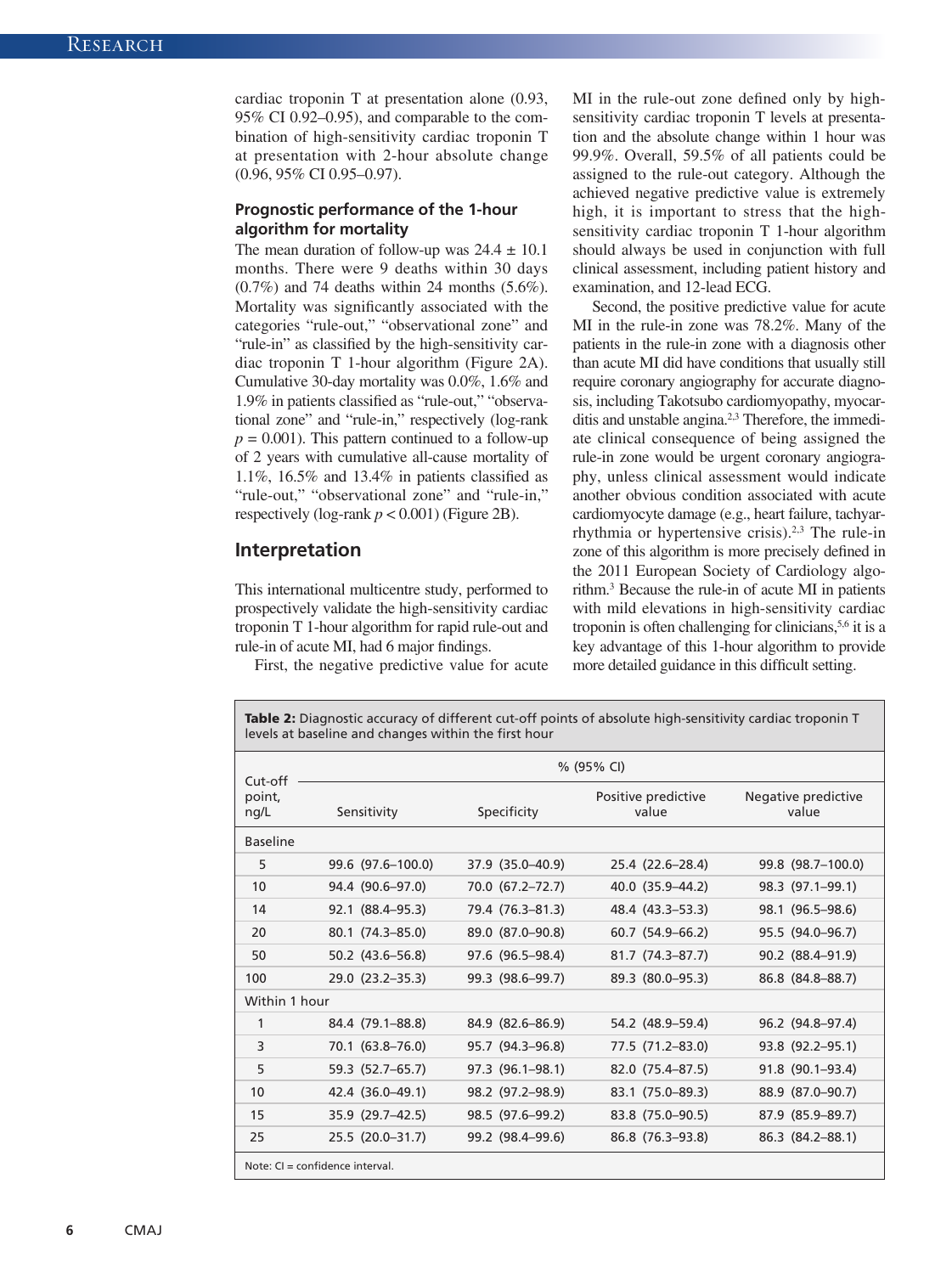Third, accordingly, the negative predictive value, but particularly also the positive predictive value, of the high-sensitivity cardiac troponin T 1-hour algorithm is significantly higher than that achieved by the current standard of care (classic interpretation of high-sensitivity cardiac troponin T with or without ECG findings).

Fourth, our data confirm the selection of the 1-hour time point, as the diagnostic accuracy for high-sensitivity cardiac troponin T and its changes were higher at 1 hour than at presentation only and comparable to that of the 2-hour time point. It is important to highlight that the 1-hour time point did not provide a definite answer in all patients (about 24.1% remained in the observational group). Accordingly, later time points (e.g., 3 or 6 h) still remain necessary in some patients.

Fifth, the 1-hour algorithm overall assigned 75.9% of patients a definite process (either ruleout or rule-in). Thereby, the high-sensitivity cardiac troponin T 1-hour algorithm was even more effective in the early triage of patients with acute chest pain than, for example, the recently developed accelerated diagnostic protocol combining the Thrombolysis in Myocardial Infarction Score with high-sensitivity cardiac troponin levels at baseline and 2 hours, or the dual-marker approach combining high-sensitivity cardiac troponin with copeptin, which assign 20%–40% of patients for rapid rule-out.20–27 This difference is at least partly explained by the fact that the latter approaches exclusively select patients for rule-out, but do not provide guidance for rule-in.

Sixth, cumulative 30-day mortality was 0.0% in patients assigned the rule-out zone, further documenting the safety of this approach and the suitability of many of these patients for early discharge.

Our findings extend and corroborate previous work with high-sensitivity cardiac troponin6-15 as well as recent pilot data obtained for the 1-hour algorithm.11 We found that safe rule-out and accurate rule-in was feasible much more rapidly than suggested in current guidelines from the American College of Cardiology Foundation and American Heart Association,<sup>2</sup> and the European Society of Cardiology<sup>3</sup> in 3 out of 4 patients presenting to the emergency department with suspected acute MI. The performance of the highsensitivity cardiac troponin T 1-hour algorithm in this validation cohort was very similar to that found in the pilot study (negative predictive value 100%, positive predictive value  $80\%$ ).<sup>11</sup> The findings of this study now provide an important prospective validation of the hypothesis raised in the initial pilot data. Whereas the pilot study<sup>12</sup> derived among multiple possible options the best



**Figure 2: Kaplan–Meier curves showing cumulative mortality within 30 days (A) and 2 years (B) of follow-up according to the classification into "rule-out" (***n* **=**  786), "observational zone" ( $n = 318$ ) and "rule-in" ( $n = 216$ ) as determined by **the high-sensitivity cardiac troponin T 1-hour algorithm.**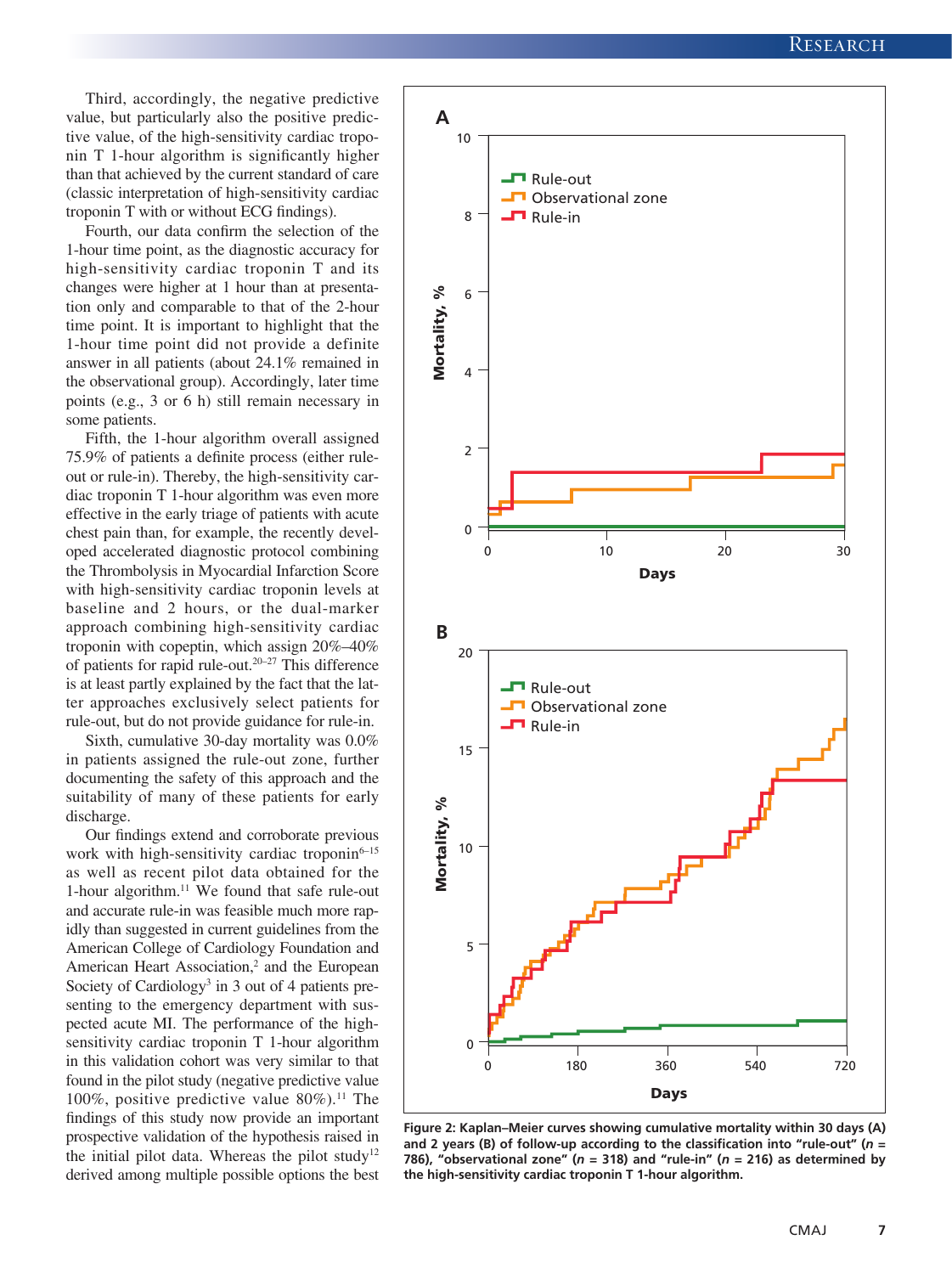high-sensitivity cardiac troponin T algorithm, the achievement of this validation study was to transfer this innovative approach from the research setting into the centre of clinical practice. Furthermore, the TRAPID-AMI (High-Sensitivity Cardiac Troponin T Assay for Rapid Rule Out of Acute Myocardial Infarction) study, which was specifically designed to externally validate the performance of the algorithm, has recently been completed. Preliminary results have been presented at the European Society of Cardiology Congress 2014 in Barcelona, Spain, and confirmed the excellent performance of the 1-hour algorithm in an independent cohort.28

Due to the poor harmonization among different cardiac troponin assays,<sup>3,6,12</sup> the results of this study cannot be directly extrapolated to other assays. Several ongoing studies are currently developing similar assay-specific 1-hour algorithms with other sensitive and highsensitivity cardiac troponin assays. As some of these assays have been shown to have similar diagnostic accuracy at presentation as highsensitivity cardiac troponin  $T$ , <sup>6–15</sup> it is likely that they will achieve a similar overall performance.

The medical implications of accelerated rule-in include more rapid initiation of antiplatelet, anticoagulant and anti-ischemic medication, as well as more rapid transfer to coronary angiography and, if feasible, coronary revascularization.<sup>2,3</sup> The medical implications of accelerated rule-out include more rapid relief of patient anxiety and more rapid identification of an alternative cause of acute chest pain without the need for continued rhythm monitoring. The clinical application of the high-sensitivity cardiac troponin T 1-hour algorithm may also lead to substantial economic benefits. It will help to correct the disproportional and inappropriate use of resources in the emergency department.4,6,29 We hypothesize that the algorithm has the potential to reduce the time to discharge from the emergency department by about 50%. Of course, this hypothesis needs to be tested in dedicated cost-effectiveness studies.

Although the clinical application of the highsensitivity cardiac troponin T 1-hour algorithm will profoundly affect the management of about 75% of patients, it will not affect or will only marginally affect the management of the 25% of patients assigned the observational zone. Given that the short- and long-term prognosis of the patients in the observational zone is similar to that observed in patients with acute MI, these patients require attention. The optimal management of patients assigned to the observational zone likely will be highly individualized. It may include coronary angiography in patients with a high clinical suspicion of acute MI, coronary CT angiography in patients with low-to-intermediate likelihood for acute MI, a third high-sensitivity cardiac troponin sample at 3 or 6 hours in many patients, or no further immediate diagnostic testing when complete clinical evaluation has established a different final diagnosis (e.g., rapid atrial fibrillation or hypertensive crisis). $2,3,6$ 

It might be possible to further simplify the rule-out process in patients with very low (undetectable) high-sensitivity cardiac troponin levels.30–32 Recent evidence from 3 large studies indicated a very high negative predictive value for acute MI in patients with very low (undetectable) high-sensitivity cardiac troponin levels even without any serial sampling.30–32

## **Limitations**

Potential limitations of the present study merit consideration. First, the comparison against a gold standard diagnosis adjudicated by 2 independent cardiologists according to a universal definition of acute MI is a very stringent methodology for this research objective. Although the universal definition of acute MI is the undisputed reference to use, it may create an incorporation bias in favour of all elements that are used in it, most importantly cardiac troponin levels.<sup>33</sup> This inherent incorporation bias also affects this study, as well as all previous and future studies in this setting, $7-27$  and may have led to an overestimation of the diagnostic accuracy of the proposed algorithm.<sup>33</sup>

Second, our study involved patients presenting to the emergency department with symptoms suggestive of acute MI. Additional studies, for example, involving patients presenting to a general practitioner, are required to learn whether this algorithm would also be safe and effective in patients with lower pretest probability.

Third, the data presented were obtained in a blinded diagnostic study; studies are warranted to apply the algorithm prospectively for clinical decision-making and to assess its cost-effectiveness. Although a randomized controlled trial (RCT) would provide additional insights, it would also be associated with several limitations due to its open design, the definition of "standard of care" in the control group and selection bias. Based on our previous experience conducting an RCT in this setting,26 we expect that the percentage of patients declining participation in an RCT would be much higher than the percentage of patients currently declining participation in this diagnostic study. Thereby, the generalizability of the data of any future RCT may be limited by substantial challenges to obtain informed patient consent and the possible resulting bias regarding the characteristics of patients finally enrolled. In a previous study,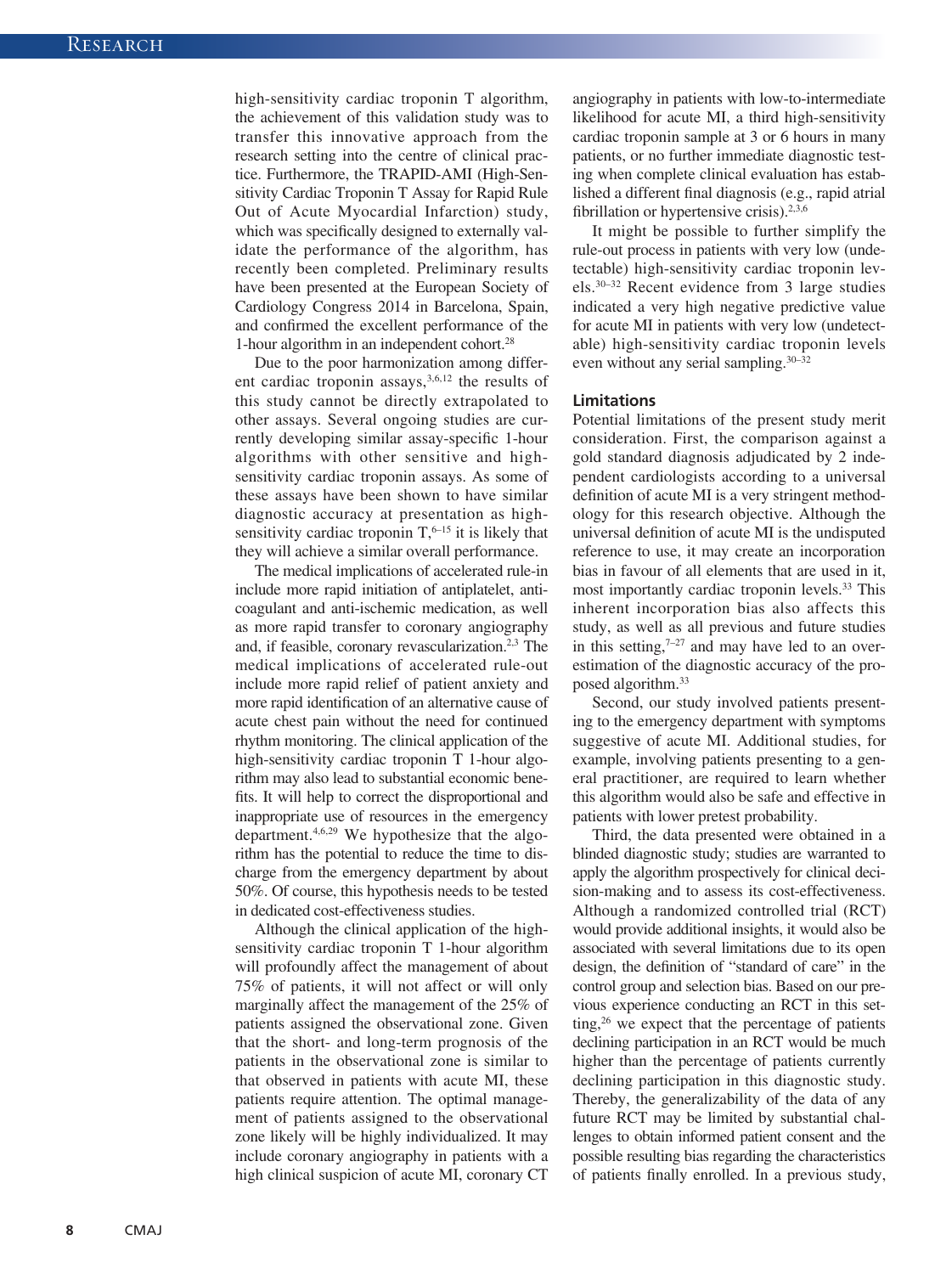this effect was so large that the observed event rate was only half the expected rate.<sup>26</sup>

Fourth, one quarter of the cohort had to be excluded from the analysis because of missing values after 1 hour. Even though baseline characteristics were similar in patients with and without a sample after 1 hour (Appendix 1, supplemental table 1), we cannot exclude a selection bias.

Fifth, we used one specific high-sensitivity cardiac troponin assay for validation of the algorithm. Different sensitive and highly sensitive assays vary considerably with regard to the amount of patients detected with elevated troponin levels. We hypothesize that similar algorithms can be developed for other high-sensitivity cardiac troponin assays, 34 but this first requires similar derivation and validation in patients with chest pain.

#### **Conclusion**

This rapid strategy incorporating high-sensitivity cardiac troponin T baseline values and absolute changes within the first hour substantially accelerated the management of suspected acute MI by allowing safe rule-out as well as accurate rule-in of acute MI in 3 out of 4 patients.

#### **References**

- 1. Nawar EW, Niska RW, Xu J. National Hospital Ambulatory Medical Care Survey: 2005 Emergency Department Summary. *Adv Data* 2007;386:1-32.
- 2. Anderson JL, Adams CD, Antman EM, et al. 2012 ACCF/ AHA focused update incorporated into the ACCF/AHA 2007 guidelines for the management of patients with unstable angina/non-ST-elevation myocardial infarction: a report of the American College of Cardiology Foundation/American Heart Association Task Force on Practice Guidelines. *Circulation* 2013;127:e663-828.
- Hamm CW, Bassand JP, Agewall S, et al. ESC Guidelines for the management of acute coronary syndromes in patients presenting without persistent ST-segment elevation: The Task Force for the management of acute coronary syndromes (ACS) in patients presenting without persistent ST-segment elevation of the European Society of Cardiology (ESC). *Eur Heart J* 2011;32:2999-3054.
- 4. Kontos MC, Diercks DB, Kirk JD. Emergency department and office-based evaluation of patients with chest pain. *Mayo Clin Proc* 2010;85:284-99.
- 5. Thygesen K, Alpert JS, Jaffe AS, et al. Third universal definition of myocardial infarction. *Circulation* 2012;126:2020-35.
- Thygesen K, Mair J, Giannitsis E, et al. How to use high-sensitivity cardiac troponins in acute cardiac care. *Eur Heart J* 2012; 33:2252-7.
- Safford MM, Parmar G, Barasch CS, et al. Hospital laboratory reporting may be a barrier to detection of 'microsize' myocardial infarction in the US: an observational study. *BMC Health Serv Res* 2013;13:162.
- 8. Reichlin T, Hochholzer W, Bassetti S, et al. Early diagnosis of myocardial infarction with sensitive cardiac troponin assays. *N Engl J Med* 2009;361:858-67.
- 9. Keller T, Zeller T, Peetz D, et al. Sensitive troponin I assay in early diagnosis of acute myocardial infarction. *N Engl J Med* 2009;361:868-77.
- 10. Keller T, Zeller T, Ojeda F, et al. Serial changes in highly sensitive troponin I assay and early diagnosis of myocardial infarction. *JAMA* 2011;306:2684-93.
- 11. Reichlin T, Schindler C, Drexler B, et al. One-hour rule-out and rule-in of acute myocardial infarction using high-sensitivity cardiac troponin T. *Arch Intern Med* 2012;172:1211-8.
- 12. Rubini Gimenez M, Twerenbold R, Reichlin T, et al. Direct comparison of high-sensitivity-cardiac troponin I vs. T for the early diagnosis of acute myocardial infarction. *Eur Heart J* 2014;35:2303-11.
- 13. Reiter M, Twerenbold R, Reichlin T, et al. Early diagnosis of acute myocardial infarction in the elderly using more sensitive cardiac troponin assays. *Eur Heart J* 2011;32:1379-89.
- 14. Reichlin T, Irfan A, Twerenbold R, et al. Utility of absolute and relative changes in cardiac troponin concentrations in the early diagnosis of acute myocardial infarction. *Circulation* 2011;124:136-45.
- Haaf P, Drexler B, Reichlin T, et al. High-sensitivity cardiac troponin in the distinction of acute myocardial infarction from acute cardiac noncoronary artery disease. *Circulation* 2012; 126:31-40.
- 16. Newby LK. Myocardial infarction rule-out in the emergency department: Are high-sensitivity troponins the answer?: comment on "One-hour rule-out and rule-in of acute myocardial infarction using high-sensitivity cardiac troponin T". *Arch Intern Med* 2012;172:1218-9.
- 17. Giannitsis E, Becker M, Kurz K, et al. High-sensitivity cardiac troponin T for early prediction of evolving non-ST-segment elevation myocardial infarction in patients with suspected acute coronary syndrome and negative troponin results on admission. *Clin Chem* 2010;56:642-50.
- Mueller M, Biener M, Vafaie M, et al. Absolute and relative kinetic changes of high-sensitivity cardiac troponin T in acute coronary syndrome and in patients with increased troponin in the absence of acute coronary syndrome. *Clin Chem* 2012;58:209-18.
- 19. DeLong ER, DeLong DM, Clarke-Pearson DL. Comparing the areas under two or more correlated receiver operating characteristic curves: a nonparametric approach. *Biometrics* 1988;44: 837-45.
- 20. Cullen L, Mueller C, Parsonage WA, et al. Validation of highsensitivity troponin I in a 2-hour diagnostic strategy to assess 30-day outcomes in emergency department patients with possible acute coronary syndrome. *J Am Coll Cardiol* 2013;62:1242-9.
- 21. Than M, Aldous S, Lord SJ, et al. A 2-hour diagnostic protocol for possible cardiac chest pain in the emergency department: a randomized clinical trial. *JAMA Intern Med* 2014;174:51-8.
- 22. Than M, Cullen L, Aldous S, et al. 2-Hour accelerated diagnostic protocol to assess patients with chest pain symptoms using contemporary troponins as the only biomarker: the ADAPT trial. *J Am Coll Cardiol* 2012;59:2091-8.
- 23. Balmelli C, Meune C, Twerenbold R, et al. Comparison of the performances of cardiac troponins, including sensitive assays, and copeptin in the diagnostic of acute myocardial infarction and long-term prognosis between women and men. *Am Heart J*  $2013:166:30-7$
- 24. Keller T, Tzikas S, Zeller T, et al. Copeptin improves early diagnosis of acute myocardial infarction. *J Am Coll Cardiol* 2010;55:2096-106.
- 25. Reichlin T, Hochholzer W, Stelzig C, et al. Incremental value of copeptin for rapid rule out of acute myocardial infarction. *J Am Coll Cardiol* 2009;54:60-8.
- 26. Maisel A, Mueller C, Neath SX, et al. Copeptin helps in the early detection of patients with acute myocardial infarction: primary results of the CHOPIN trial (Copeptin Helps in the early detection Of Patients with acute myocardial INfarction). *J Am Coll Cardiol* 2013;62:150-60.
- 27. Möckel M, Searle J, Hamm C, et al. Early discharge using single cardiac troponin and copeptin testing in patients with suspected acute coronary syndrome (ACS): a randomized, controlled clinical process study. *Eur Heart J* 2015;36:369-76.
- 28. Mueller C. Multicenter evaluation of a 1h-algorithm in the diagnosis of myocardial infarction using high-sensitivity cardiac troponin T. Presented at the European Society of Cardiology Congress; 2014 Aug. 30; Barcelona, Spain.
- 29. Forberg JL, Henriksen LS, Edenbrandt L, et al. Direct hospital costs of chest pain patients attending the emergency department: a retrospective study. *BMC Emerg Med* 2006;6:6.
- Bandstein N, Ljung R, Johansson M, et al. Undetectable highsensitivity cardiac troponin T level in the emergency department and risk of myocardial infarction. *J Am Coll Cardiol* 2014;63:2569-78.
- 31. Body R, Carley S, McDowell G, et al. Rapid exclusion of acute myocardial infarction in patients with undetectable troponin using a high-sensitivity assay. *J Am Coll Cardiol* 2011;58:1332-9.
- 32. Rubini Giménez M, Hoeller R, Reichlin T, et al. Rapid rule out of acute myocardial infarction using undetectable levels of highsensitivity cardiac troponin. *Int J Cardiol* 2013;168:3896-901.
- 33. Worster A, Carpenter C. Incorporation bias in studies of diagnostic tests: how to avoid being biased about bias. *CJEM* 2008;  $10.174 - 5$
- 34. Sabatine MS, Morrow DA, de Lemos JA, et al. Detection of acute changes in circulating troponin in the setting of transient stress test-induced myocardial ischaemia using an ultrasensitive assay: results from TIMI 35. *Eur Heart J* 2009;30:162-9.